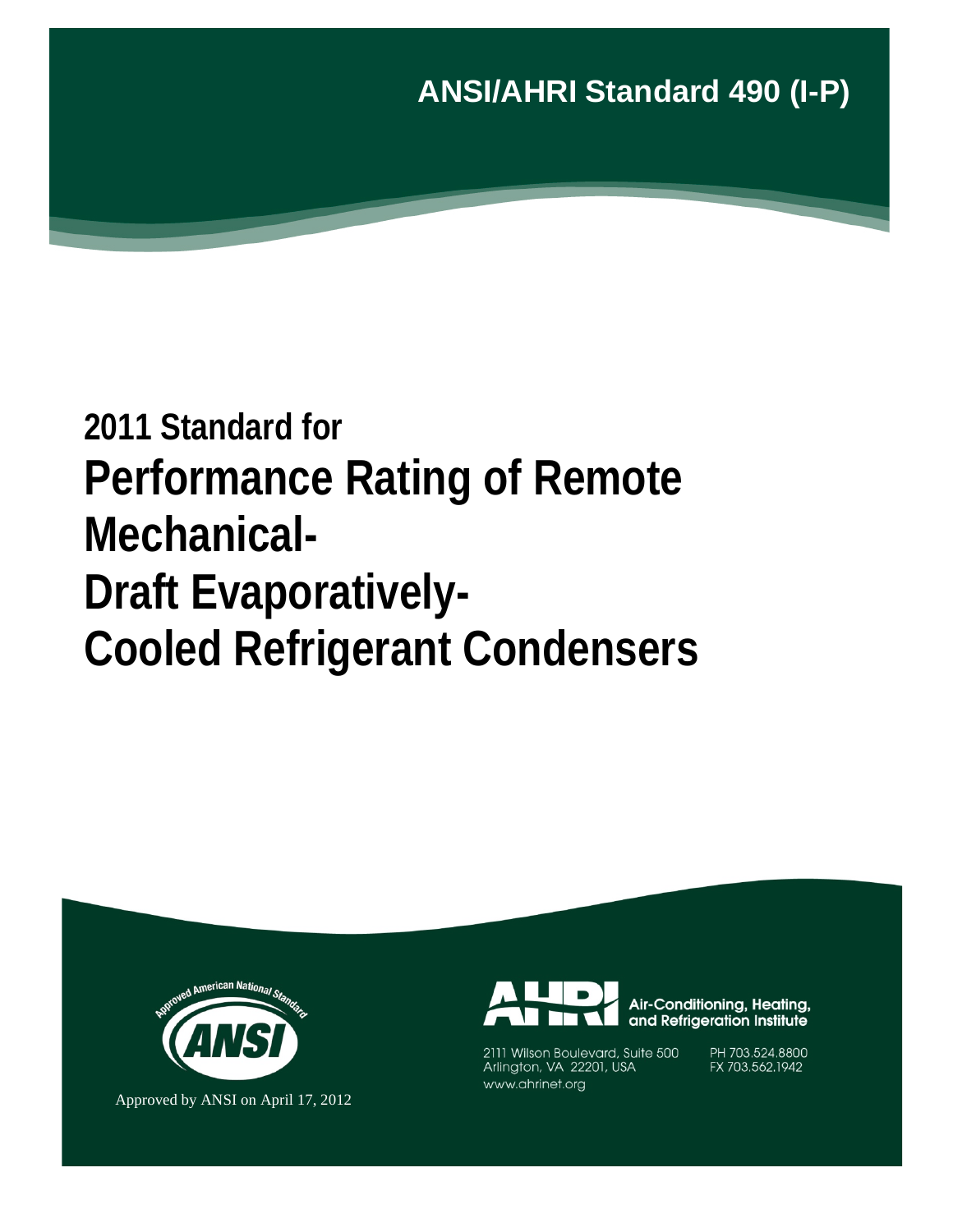### **IMPORTANT**

# *SAFETY DISCLAIMER*

AHRI does not set safety standards and does not certify or guarantee the safety of any products, components or systems designed, tested, rated, installed or operated in accordance with this standard/guideline. It is strongly recommended that products be designed, constructed, assembled, installed and operated in accordance with nationally recognized safety standards and code requirements appropriate for products covered by this standard/guideline.

AHRI uses its best efforts to develop standards/guidelines employing state-of-the-art and accepted industry practices. AHRI does not certify or guarantee that any tests conducted under its standards/guidelines will be non-hazardous or free from risk.

Note:

This standard supersedes ARI Standard 490-2003. For the SI version, see ANSI/AHRI Standard 491 (SI) – 2011

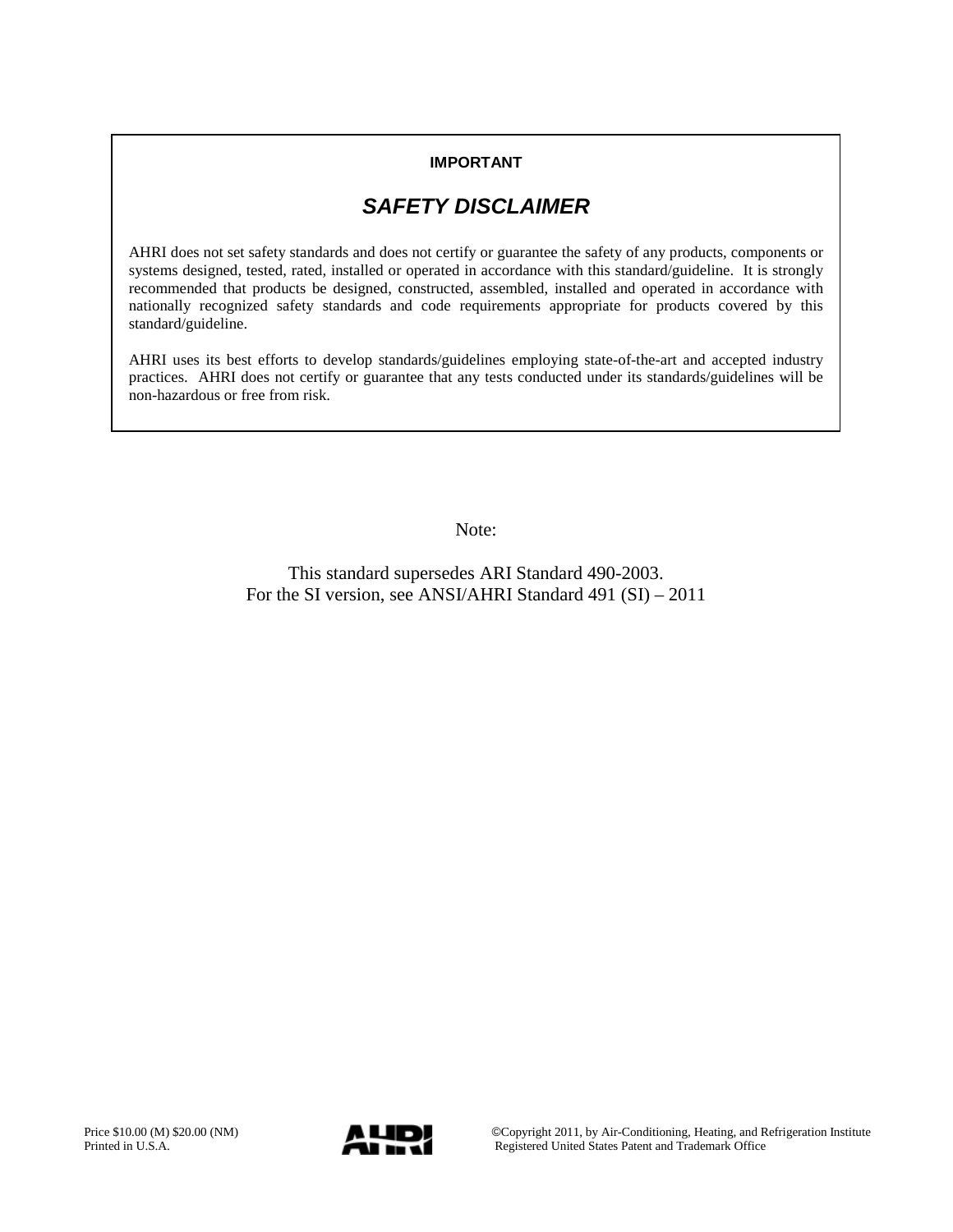### **TABLE OF CONTENTS**

| <b>SECTION</b> | <b>PAGE</b> |
|----------------|-------------|
| Section 1.     |             |
| Section 2.     |             |
| Section 3.     |             |
| Section 4.     |             |
| Section 5.     |             |
| Section 6.     |             |
| Section 7.     |             |
| Section 8.     |             |
| Section 9.     |             |

## **TABLE**

| Table 1. |  |
|----------|--|
|          |  |

### **APPENDICES**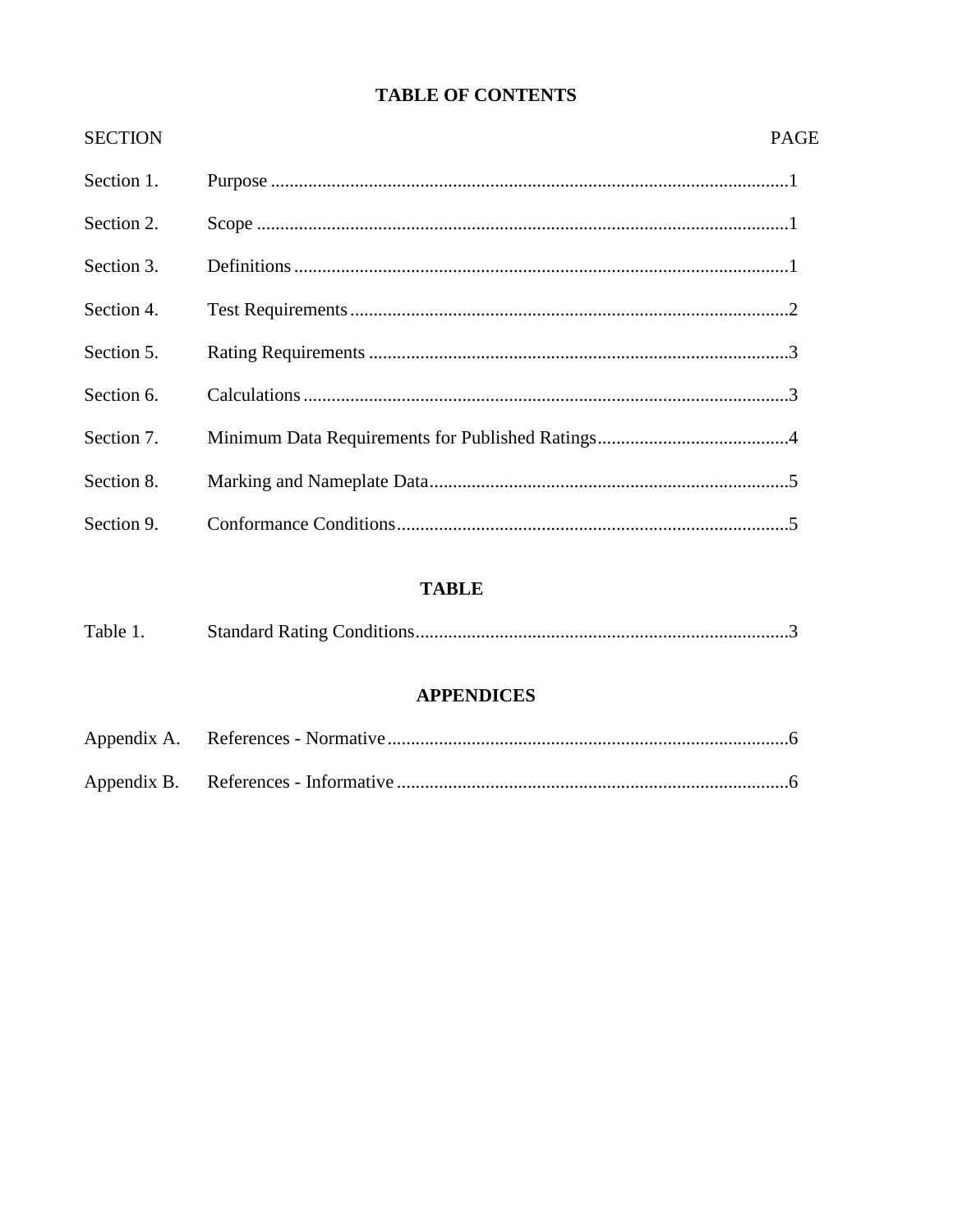# **PERFORMANCE RATING OF REMOTE MECHANICAL-DRAFT EVAPORATIVELY-COOLED REFRIGERANT CONDENSERS**

#### **Section 1. Purpose**

**1.1** *Purpose.* The purpose of this standard is to establish for Remote Mechanical-Draft Evaporatively-Cooled Refrigerant Condensers (Evaporative Condensers): definitions; test requirements; rating requirements; calculations; minimum data requirements for Published Ratings; marking and nameplate data; and conformance conditions.

**1.1.1** *Intent*. This standard is intended for the guidance of the industry, including manufacturers, engineers, installers, contractors and users.

**1.1.2** *Review and Amendment.* This standard is subject to review and amendment as technology advances.

#### **Section 2. Scope**

**2.1** *Scope.*This standard applies to Evaporative Condensers as defined in Section 3 of this standard and is limited to Halocarbon Refrigerants and ammonia (R-717), for use with or without external air resistance.

**2.2** *Exclusions.*

**2.2.1** This standard does not apply to Evaporative Condensers designed primarily for installation within the machinery compartment of a self-contained product or on a factory-assembled condensing unit.

**2.2.2** This standard does not apply to Remote Mechanical-Draft Air-Cooled Refrigerant Condensers as covered by AHRI Standard 460.

#### **Section 3. Definitions**

*Definitions*. All terms in this document will follow the standard industry definitions in the current edition of *ASHRAE Terminology of Heating, Ventilation, Air Conditioning and Refrigeration* unless otherwise defined in this section.

**3.1** *Entering Air Wet-Bulb Temperature.* The average wet-bulb temperature of the air entering the condenser assembly, °F.

**3.2** *Halocarbon.* A hydrocarbon derivative containing one or more of the halogens bromine, chlorine, or fluorine; hydrogen also may be present.

**3.3** *Net Refrigeration Effect.* The rate of total heat absorption by the Refrigerant, at stated evaporator conditions, of the complete refrigeration system. This effect is equal to the product of the refrigerant mass flow rate through the system and the enthalpy difference between the refrigerant vapor leaving the evaporator and the refrigerant liquid entering the liquid control device of the evaporator, Btu/h.

**3.4** *Published Rating.* A statement of assigned values of those performance characteristics, under stated Rating Conditions, by which a unit may be chosen to fit its application. These values apply to all units of like nominal size and type (identification) produced by the same manufacturer. The term Published Rating includes the rating of all performance characteristics shown on the unit or published in specifications, advertising or other literature, including computer software and computer-generated reports, controlled by the manufacturer, at stated Rating Conditions.

**3.4.1** *Application Rating.* A rating based on tests performed at application rating conditions (other than Standard Rating Conditions).

**3.4.2** *Standard Rating.* A rating based on tests performed at Standard Rating Conditions.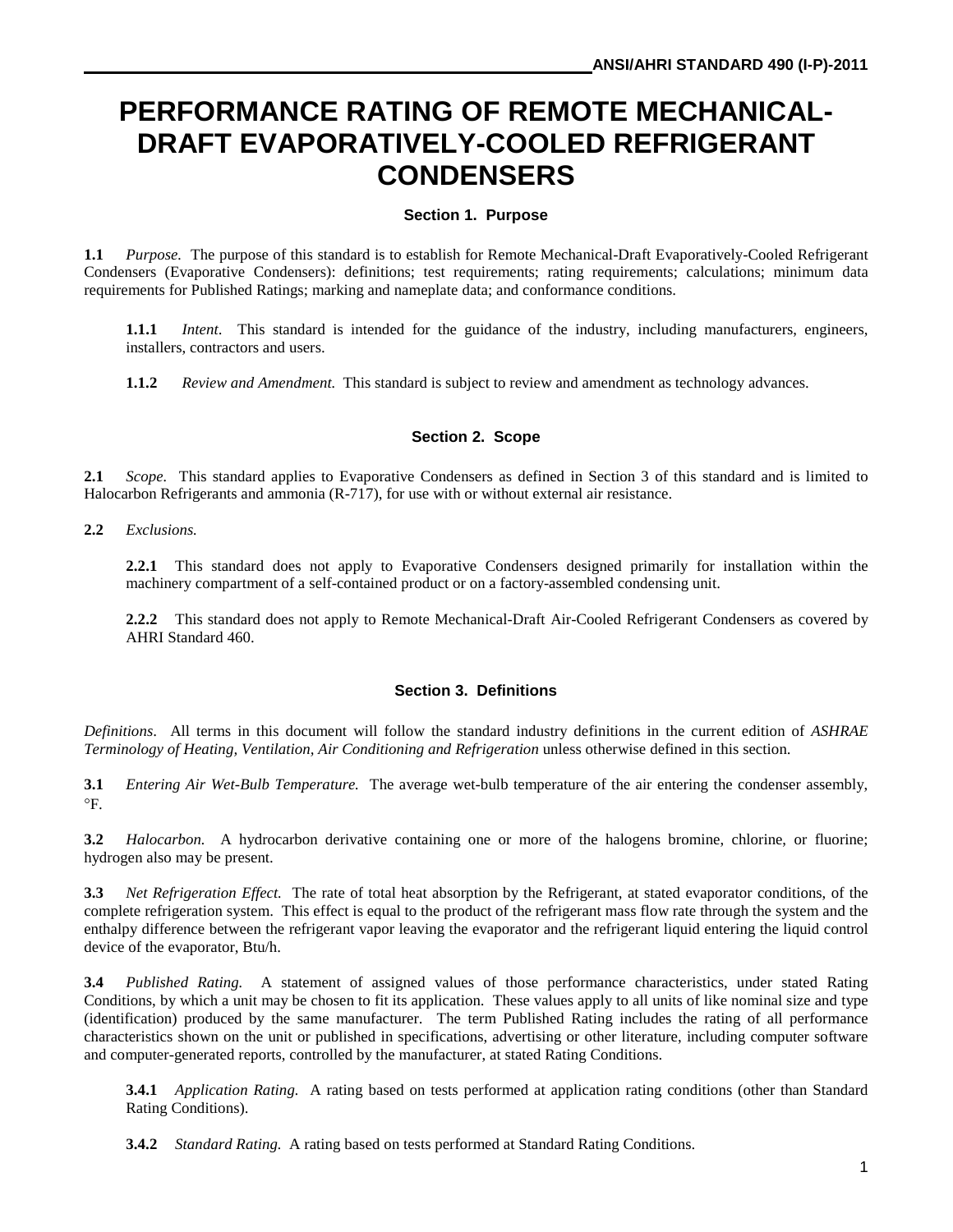**3.5** *Rating Conditions.* Any set of operating conditions under which a single level of performance results, and which causes only that level of performance to occur.

**3.5.1** *Standard Rating Conditions.* Rating Conditions used as the basis of comparison for performance characteristics.

**3.6** *Refrigerant.* Fluid used for heat transfer in a refrigerating system which absorbs heat at a low temperature and low pressure of the fluid and transfers heat at a higher temperature and a higher pressure of the fluid, usually involving changes of state of the the fluid.

**3.7** *Remote Mechanical-Draft Evaporatively-Cooled Refrigerant Condenser (Evaporative Condenser).* A factory-made encased unit for connection to a refrigerant piping system. The unit shall include means for mechanical air circulation, water distribution and heat transfer surface by which heat is transferred from Refrigerant to water and air. The purpose of this unit is to condense refrigerant vapor by rejecting heat to water and air which are circulated over its heat transfer surface, thereby causing evaporation of the water and an increase in the enthalpy of the air.

**3.8** *Saturated Condensing Temperature (Condensing Temperature).* For single component and Azeotropic Refrigerants, the saturation temperature corresponding to the refrigerant pressure at the condenser entrance. For Zeotropic Refrigerants, the arithmetic average of the Dew Point and Bubble Point corresponding to the Refrigerant pressure at the condenser entrance, °F.

**3.8.1** *Azeotropic Refrigerant.* Blend of two or more component Refrigerants whose equilibrium vapor-phase and liquid-phase compositions are the same at a given pressure.

**3.8.2** *Bubble Point.* The Refrigerant temperature at which bubbles begin to appear in a saturated liquid.

**3.8.3** *Dew Point.* The Refrigerant temperature at which moisture begins to form.

**3.8.4** *Zeotropic Refrigerant*. Blend of two or more component Refrigerants whose equilibrium vapor-phase and liquid-phase compositions are different at a given temperature.

**3.9** *″Shall″ or ″Should″. ″Shall″ or ″Should″* shall be interpreted as follows:

**3.9.1** *Shall.* Where *″shall″* or *″shall not″* is used for a provision specified, that provision is mandatory if compliance with the standard is claimed.

**3.9.2** *Should. ″Should″* is used to indicate provisions which are not mandatory but which are desirable as good practice.

**3.10** *Total Heat Rejection Effect (Capacity).* The rate of total heat removal from the Refrigerant. This effect is equal to the product of the mass flow rate and enthalpy difference between the refrigerant vapor entering the condenser and the refrigerant liquid leaving the condenser, Btu/h. (The Total Heat Rejection Effect, for all practical purposes, is equal to the Net Refrigeration Effect in the evaporator of the system plus the heat added to the Refrigerant by the refrigerant compressor.)

**3.10.1** *Adjusted Total Heat Rejection Effect.* The Total Heat Rejection Effect at application rating conditions corrected to Standard Rating Conditions, Btu/h.

#### **Section 4. Test Requirements**

**4.1** *Test Requirements.* Evaporative Condensers shall be tested in accordance with ANSI/ASHRAE Standard 64 except that barometric pressure shall be measured. The test-measured capacity shall be adjusted per Section 6 of this standard to determine the Adjusted Total Heat Rejection Effect at Standard Rating Conditions.

**4.2** *Test Conditions.* Actual test conditions shall not deviate from Standard Rating Conditions by more than:

Barometric pressure  $\pm 2$  in Hg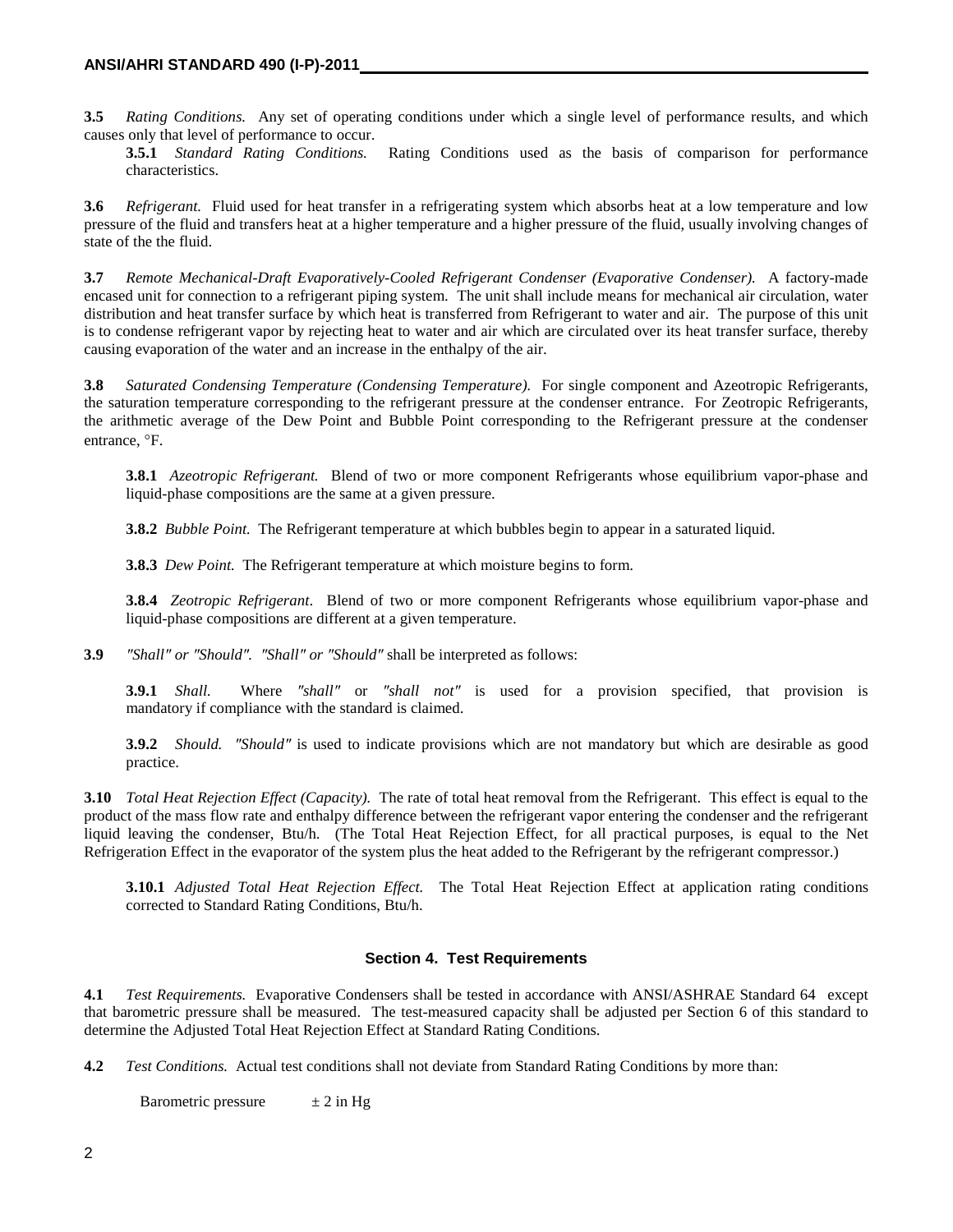Entering air wet-bulb temperature  $\pm 1.0^{\circ}$ F Condensing Temperature  $\pm 1.0^{\circ}$ F Actual temperature of Refrigerant vapor entering condenser  $\pm 5.0^{\circ}$ F

Makeup water entering the condenser (when operational) shall be within  $\pm 5.0^{\circ}$  F of the measured spray water temperature.

The fan and pump motor shaft output power, hp shall be within  $\pm$  10% of the Published Ratings.

#### **Section 5. Rating Requirements**

**5.1** *Standard Ratings.* Standard Ratings for Evaporative Condensers shall be determined at the Standard Rating Conditions specified in Table 1.

| <b>Table 1. Standard Rating Conditions</b>                        |                                |                 |  |  |
|-------------------------------------------------------------------|--------------------------------|-----------------|--|--|
|                                                                   | <b>Halocarbon Refrigerants</b> | Ammonia (R-717) |  |  |
| Barometric Pressure, in Hg                                        | 29.92                          | 29.92           |  |  |
| Entering Air Wet-Bulb Temperature,<br>°F                          | 75.0                           | 75.0            |  |  |
| Condensing Temperature, <sup>o</sup> F                            | 105                            | 96.3            |  |  |
| Actual Temperature of Refrigerant<br>Vapor Entering Condenser, °F | 140                            | 140             |  |  |
| External Static Pressure, in $H_2O$                               | 0                              | $\theta$        |  |  |

**5.1.2** *Standard Unit Configuration.* Standard Ratings shall be based on the standard unit configuration as supplied by the manufacturer with all guards, safety screens and other appurtenances in place.

**5.2** *Application Ratings.* Application Ratings are used to select an Evaporative Condenser for a specific operating condition within the operating range for which it is intended and shall include the Total Heat Rejection Effect in the same terms as the Standard Rating in Section 5.1.

**5.3** *Tolerances.* To comply with this standard, any representative production unit selected at random shall have an Adjusted Total Heat Rejection Effect at Standard Rating Conditions,  $q_{src}$ , not less than 95% of the published Standard Rating.

**5.4** *Optional Accessories.* The effect on performance of optional accessories available from the manufacturer should clearly be stated in the manufacturer's Published Ratings.

#### **Section 6. Calculations**

**6.1** *Adjustments*. The Total Heat Rejection Effect at test conditions, q<sub>c</sub>, shall be adjusted to determine the Adjusted Total Heat Rejection Effect at Standard Rating Conditions, qsrc.

**6.1.1** *Adjusted Total Heat Rejection Effect at Standard Rating Conditions.* For each test, a Total Heat Rejection Effect at Standard Rating Conditions,  $q_{src}$ , shall be calculated as follows:

 $q_{SRC} = q_c \cdot CF_{tp} \cdot CF_{tc} \cdot CF_{tfp}$  1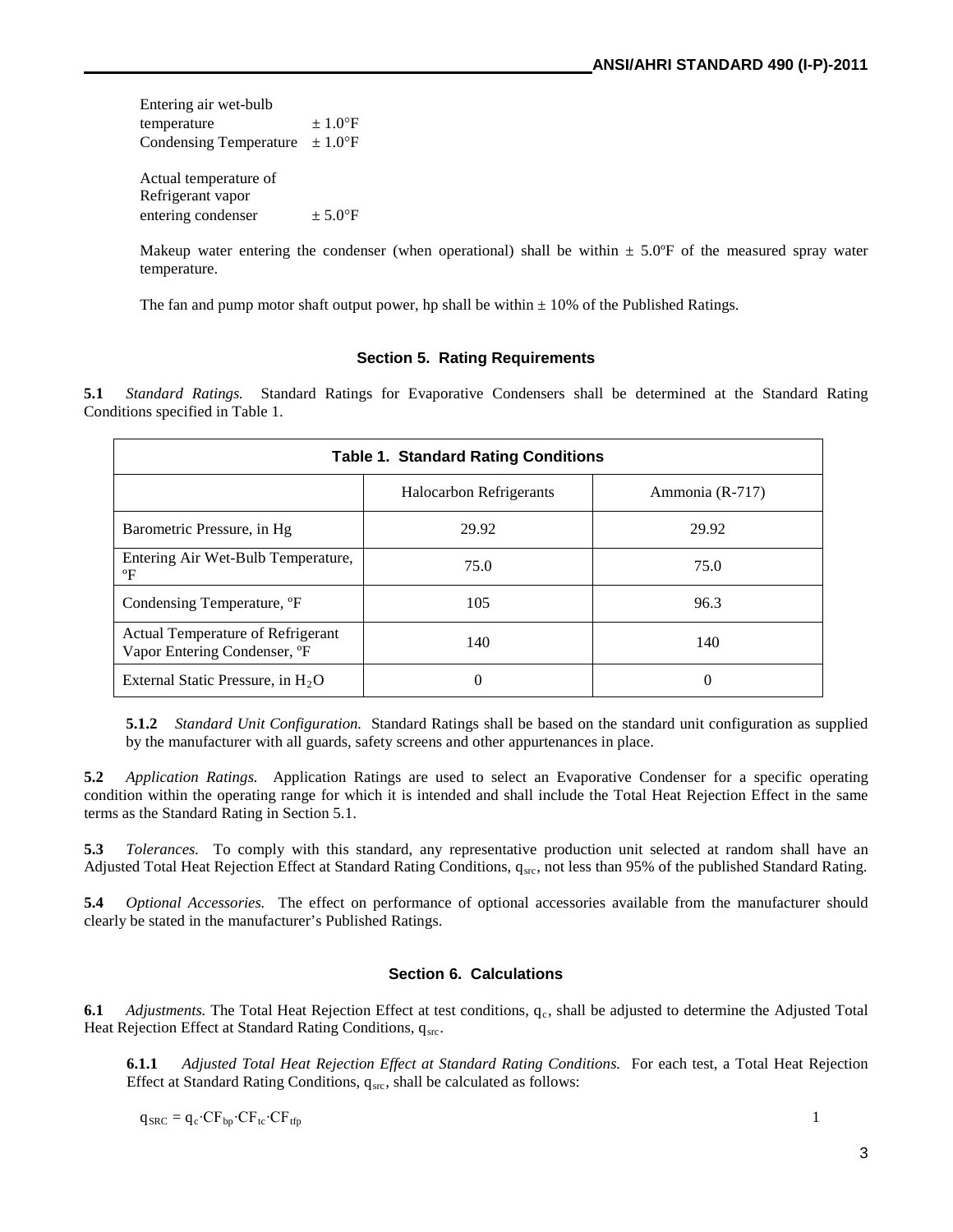| Where:     |     |                                                                           |
|------------|-----|---------------------------------------------------------------------------|
| $CF_{bp}$  | $=$ | Barometric pressure correction factor                                     |
| $CF_{tc}$  | $=$ | Temperature condition correction factor                                   |
| $CF_{tfp}$ | $=$ | Total fan power correction factor                                         |
| $q_c$      | $=$ | Total Heat Rejection Effect at test conditions, Btu/h                     |
| $q_{src}$  | $=$ | Adjusted Total Heat Rejection Effect at Standard Rating Conditions, Btu/h |

**6.1.2** *Barometric Pressure Correction Factor.* The barometric pressure correction factor shall be calculated as follows:

$$
CF_{bp} = \frac{1}{[1 + K_1 \cdot (BP_{std} - BP_c)]}
$$

Where:

 $BP_c$  = Barometric pressure at test conditions, in Hg<br>BP<sub>std</sub> = 29.92, in Hg BP<sub>std</sub> = 29.92, in Hg<br>K<sub>1</sub> = 0.0078, 1/in l  $= 0.0078, 1/in Hg$ 

**6.1.3** *Temperature Condition Correction Factor.*The temperature correction factor shall be based on the manufacturer's published Application

**6.1.4** Ratings shall be calculated as follows:

$$
CF_{tc} = \frac{q_{psrc}}{q_{papp}} \tag{3}
$$

Where:

| $q_{psrc}$ | $=$ | Published Total Heat Rejection Effect at Standard Rating Conditions, Btu/h    |
|------------|-----|-------------------------------------------------------------------------------|
| $q_{papp}$ | $=$ | Published Total Heat Rejection Effect at Application Rating Conditions, Btu/h |

**6.1.5** *Fan Power Correction Factor.* The fan power correction factor shall be based on the manufacturer's published fan power exponent for capacity adjustment and shall be calculated as follows:

$$
CF_{\rm frp} = \left(\frac{\rm TFP_{\rm src}}{\rm TFP_{\rm c}}\right)^{\rm x}
$$

Where:

\n
$$
\text{TFP}_{src} = \text{Total fan motor shaft output power at Standard Rating Conditions, hp}
$$
\n

\n\n $\text{TFP}_c = \text{Total fan motor shaft output power at test conditions, hp}$ \n

\n\n $\text{x} = \text{Mannifacturer's fan power exponent for Adjusted Total Heat Rejection Effect}$ \n

#### **Section 7. Minimum Data Requirements for Published Ratings**

**7.1** *Minimum Data Requirements for Published Ratings.* As a minimum, Published Ratings shall include all Standard Ratings. All claims to ratings within the scope of this standard shall include the statement "Rated in accordance with ANSI/AHRI Standard 490 (I-P)." All claims to ratings outside the scope of this standard shall include the statement "Outside the scope of ANSI/AHRI Standard 490 (I-P)." Wherever Application Ratings are published or printed, they shall include a statement of the conditions at which the ratings apply.

**7.2** Each Published Rating of Evaporative Condensers shall include the following information:

- **7.2.1** Refrigerant designation(s) in accordance with ANSI/ASHRAE Standard 34 with Addenda<br>**7.2.2** Total Heat Rejection Effect. Btu/h
- **7.2.2** Total Heat Rejection Effect, Btu/h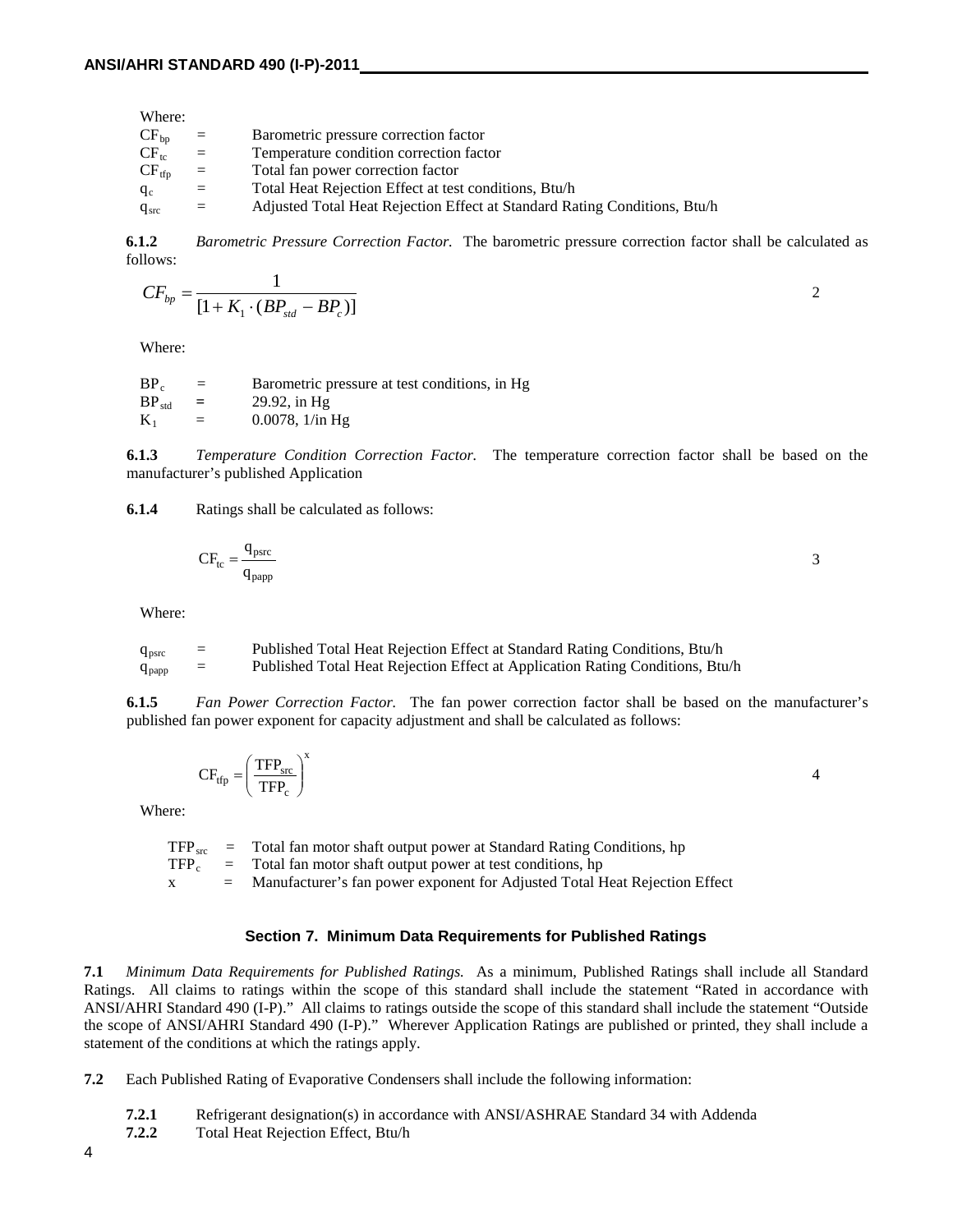- **7.2.3** Fan motor shaft output power, hp at 0 in H<sub>2</sub>O external pressure<br>**7.2.4** Condenser air flow rate, cfm
- **7.2.4** Condenser air flow rate, cfm<br>**7.2.5** Pump motor shaft output poy
- **7.2.5** Pump motor shaft output power, hp
- **7.2.6** Condenser recirculating water flow rate, gpm
- **7.2.7** Equipment dimensions, in/ft
- **7.2.8** Connection quantity and size, in

#### **Section 8. Marking and Nameplate Data**

As a minimum, the nameplate shall display the manufacturer's name, model designation and serial number.

Nameplate voltages for 60 Hertz systems shall include one or more of the equipment nameplate voltage ratings shown in Table 1 of AHRI Standard 110. Nameplate voltages for 50 Hertz systems shall include one or more of the utilization voltages shown in Table 1 of IEC Standard 60038.

#### **Section 9. Conformance Conditions**

While conformance with this standard is voluntary, conformance shall not be claimed or implied for products or equipment within the standard's *Purpose* (Section 1) and *Scope* (Section 2) unless such product claims meet all of the requirements of the standard and all of the testing and rating requirements are measured and reported in complete compliance with the standard. Any product that has not met all the requirements of the standard shall not reference, state, or acknowledge the standard in any written, oral, or electronic communication.